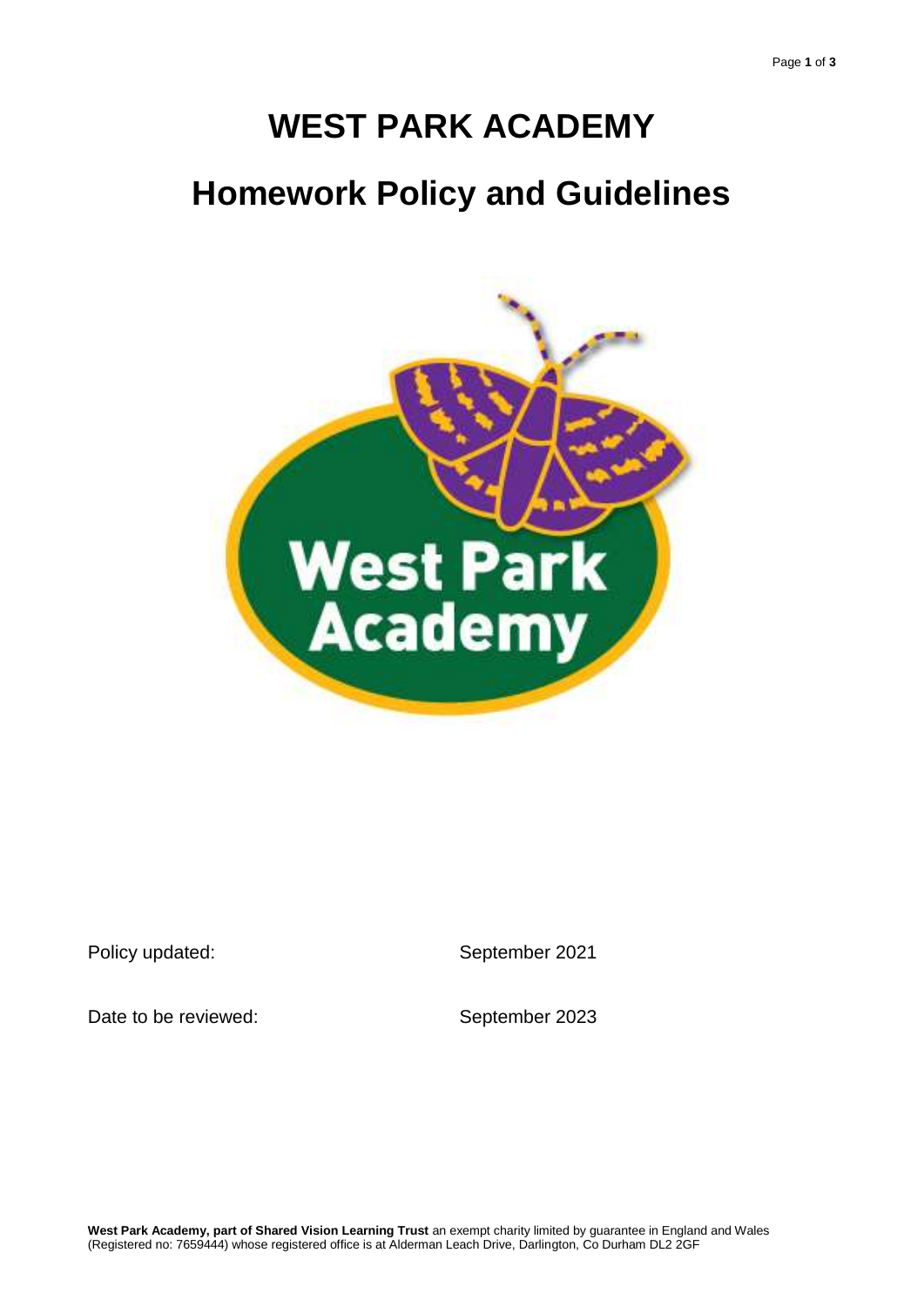## **Why we give Homework**

West Park Academy acknowledges the benefits which can be afforded children by them carrying out some schoolwork out of normal school hours. Parental involvement and interest in children's education is more important than anything else in helping children reach their full potential. We see our work as part of a partnership, where we share with parents a common goal to support children to reach their full potential.

We recognise the importance of the rehearsal of skills learnt and developing fluency as well as fostering a love of learning, independent thought and curiosity. Any work the children carry out outside of normal school hours is designed to enhance work already going on in the classroom and encourage children to develop their own involvement in learning through their own interests. Tasks given to the children to carry out at home form an ideal basis to encourage this involvement and are valued when brought back into the classroom.

## **Entitlement**

All children attending West Park Academy are entitled to a broad, balanced and relevant curriculum. West Park Academy recognises the valuable contribution homework can make to this entitlement.

#### **Aims**

We aim for children to enjoy their learning, develop their curiosity, knowledge and understanding of the world around them and consolidate their skills. Homework helps children to understand that learning extends beyond the school day and in a variety of contexts

#### **How we give Homework**

All children are given a reading record. The expectation is that reading is the main focus for homework and that children should be reading each night, either independently or to an adult, whichever is the most appropriate. It is the responsibility of the teacher to ensure that feedback is given to children on their homework. At the beginning of each year, the class teacher will provide a newsletter to parents detailing the expectations for homework. We suggest the following as good practice:

#### **Nursery and Reception**

- To learn nursery rhymes, songs and read books together. Talk about the difference between pictures and words. Titles, authors' names and predict what will happen next. Read poems, rhymes and information books as well as stories.
- Reading cards sent home until children are confident with Phase 3 sounds
- Reading books covering Phase 4 digraphs will be sent home in the summer term
- Occasional number work